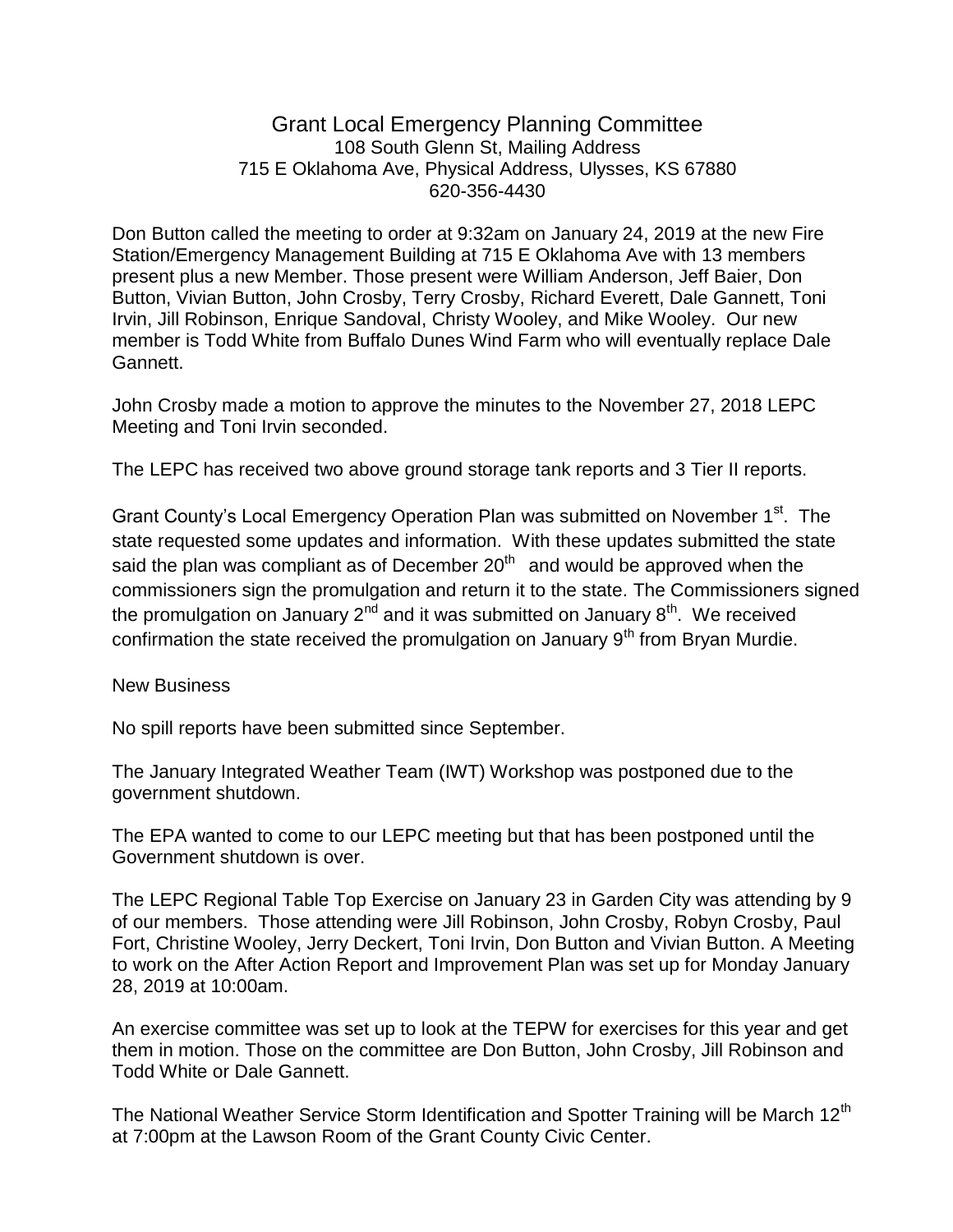## Page 2 LEPC Meeting January 24, 2019

Upcoming trainings are January 29 -8am to Noon Essential Of Community Cyber-security AWR 136 in Dodge City, January 29-30 1pm to 5 pm and Jan 12 8am to 12pm Community Preparedness for Cyber Incidents, March 12, AWR-232 Mass Fatalities Planning and Response for Rural Communities -8am to 5pm ID # 1082041, KS-133 Kansas Exercise and Design for Operations based exercise July 30 to Aug 2, 2019 ID 1081418, and HSEEP L146 Homeland Security Exercise and Evaluation Program Training Topeka ID 1081488 March 13-14 or Wichita May 8-9

Richard Everett said he would be going to Topeka to the TEPW for KDHE. He also talked about KDHE wanting to hold a statewide exercise in 2020. The Kansas Funeral Directors have rewritten their plan so we will have to make some changes to the Mass Fatality Plan. He also has several AAR-IPs to write. Each capability that is tested at an exercise has to have at least one improvement.

The SHERT (Southwest Kansas Hospital Emergency Response Team) and HCC (Health Care Coalition) exercise will be February  $20<sup>th</sup>$ . Don talked about having exercises and they have to meet requirements for the CMS (Centers for Medicare and Medicaid Services), Health Departments, Emergency Management, hospitals and long term care units. Jill Robinson talked about reaching out to the care home to see if they would send a representative to the LEPC. She also stated Western Prairie Health and Rehab are sending their patient to Bob Wilson Hospital now instead of sending them to Lakin Hospital and the Ulysses Doctors are taking care of the patients.

Grant County Feeders thanked the hospital and EMS for their response to issues they have had.

Elections were held. John made a motion to keep the officers as is. Toni and Jill seconded. Motion carried. Don Button-Chairman, John Crosby-Vice Chair, Vivian Buttonsecretary/information coordinator

The Kansas Pipeline Association meeting will be in Hugoton on March 5 at 5:30pm. Mike Wooley said some other meeting dates are Dodge City February 28 at 11:30am, Garden City March 6 at 11:30am and Liberal March 7 at 11:30am. The 811 Excavators meeting will be March 5 in Ulysses.

Bill Anderson now with Riviera Resources and Riviera Operating said they are working on updating their tier II reports and have gotten new Federal ID numbers since the name change. They are also reviewing their Emergency Plans.

John Crosby with the Fire Department said they are still working on the building. They hope to have it done in 2 months and ready to move in. They had a 4 day Wild Land Fire Class. It was well attended by our volunteers and volunteers from the surrounding counties. It is predicted to be another bad year for fires. They are getting ready to start a Fire Fighter I class. A meeting will be held on January 31 to discuss a Task Force Strike Team with several other counties so they can go as a group to fight fires. Each county will